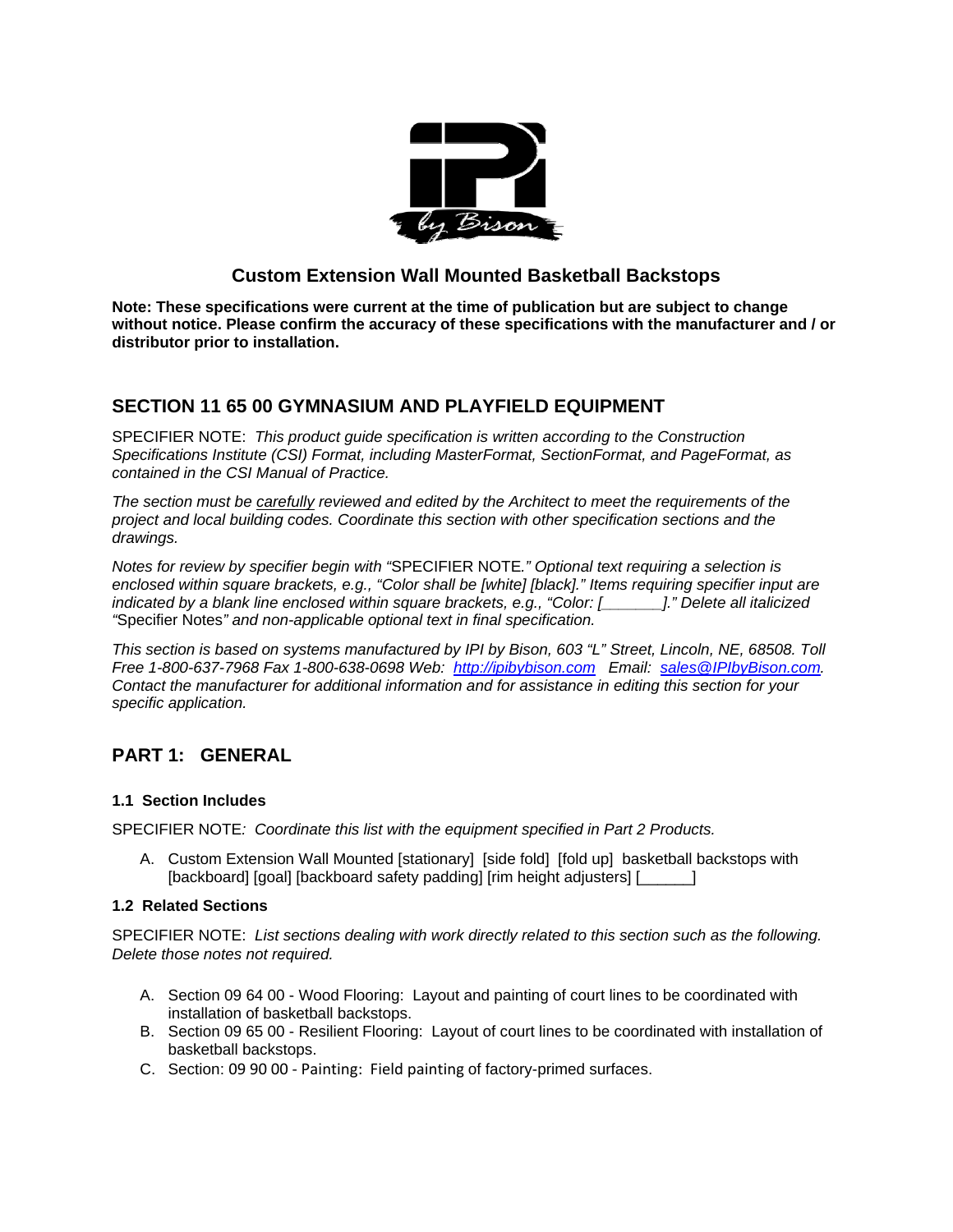D. Section 11 66 23 – Gymnasium Protection Accessories: Wall mounted protection pads at backstop locations.

#### **1.3 Submittals**

- A. Comply with Section 01 33 00 Submittal Procedures.
- B. Product Data: Submit manufacturer's published product data, including installation instructions.
- C. Shop Drawings: Submit manufacturer's shop drawings, indicating materials, dimensions, mounting and accessories.
- D. Warranty: Submit manufacturer's standard warranty.

#### **1.4 Quality Assurance**

A. Single Source Responsibility: All specified components including Custom Extension Wall Mounted basketball backstops, [backboards], [rims], [backboard safety padding], [rim height adjusters], [\_\_\_\_\_\_\_] shall be products of a single manufacturer.

#### **1.5 Delivery, Storage and Handling**

- A. Comply with manufacturer's recommendations for delivery, storage and handling.
- B. Deliver materials to site in manufacturer's original, unopened packaging, with labels clearly identifying product name, manufacturer, and location of installation. Upon delivery, materials shall be inspected for damage. Deficient materials shall not be used.
- C. Storage: Store materials in a clean, dry area indoors in accordance with manufacturer's instructions. Keep temporary protective coverings in place to product from damage due to moisture and construction activities.
- D. Handling: Protect materials and finish from damage to surface and edges during handling and installation.

## **PART 2: PRODUCTS**

#### **2.1 Manufacturer**

A. IPI by Bison, 603 "L" Street, Lincoln, NE, 68508. Toll Free 1-800-637-7968 Fax 1-800-638-0698 Web: http://ipibybison.com Email: sales@IPIbyBison.com.

SPECIFIER NOTE: *Delete one of the following two paragraphs; coordinate with requirements of Division 1 on product options and substitutions.* 

- B. Substitutions: Not permitted.
- B. Requests for substitutions will be considered in accordance with provisions of Section 01 60 00.

#### **2.2 Wall Mounted Basketball Backstop**

SPECIFIER NOTE: *IPI by Bison provides three (3) types of Custom Extension Wall Mounted basketball backstops. Refer to IPI by Bison product literature for the advantages of each type and assistance in selecting the backstop most appropriate for specific project conditions. Refer to product literature for availability of options and guidelines for design, selection, and installation of basketball backstops. Select appropriate models and options from the list below. Delete those not specified.*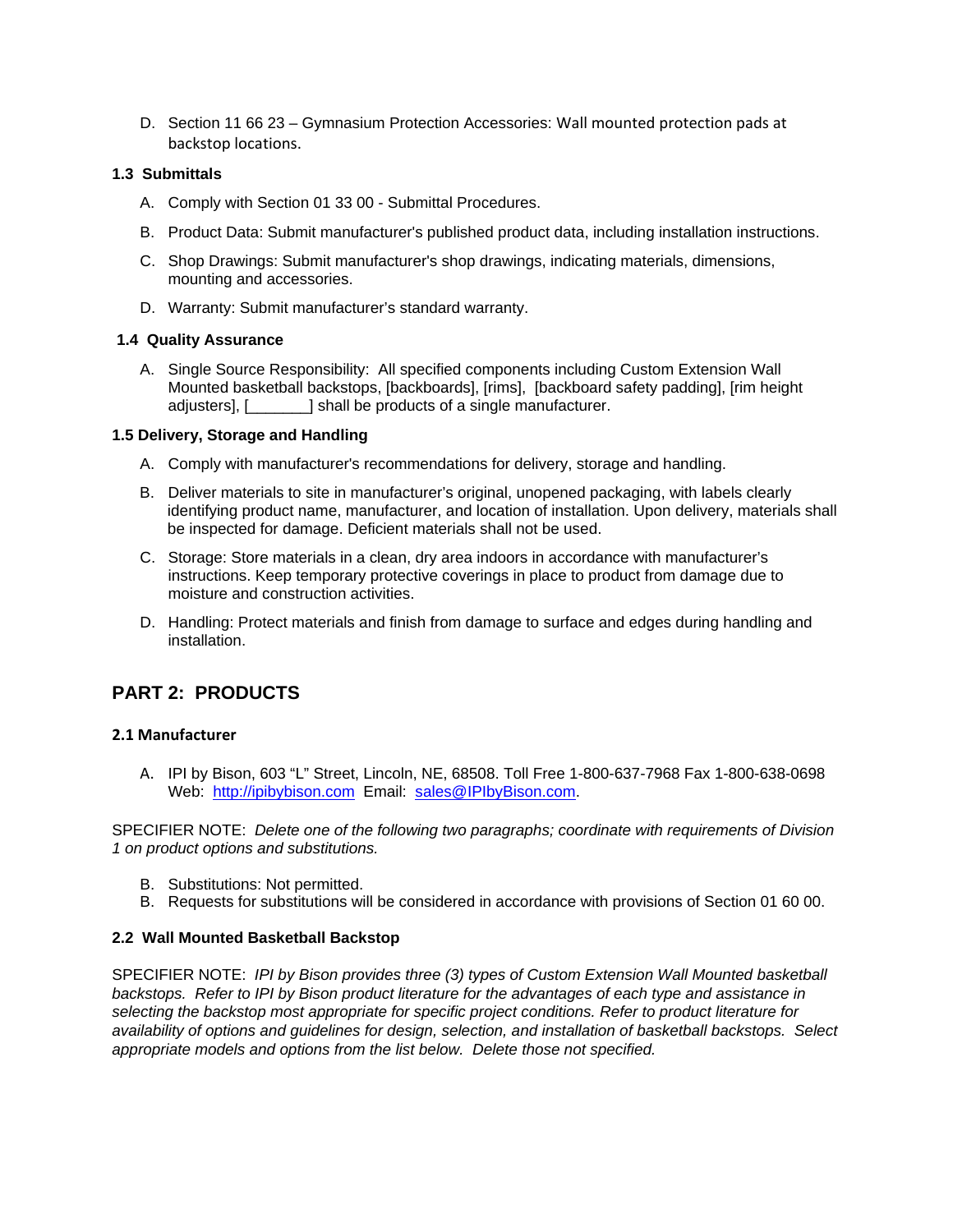SPECIFIER NOTE: *Include the following article for Model IP10WB Wall Mounted Stationary Backstop. Delete section if not specified.* 

- A. Wall Mounted Stationary Backstop
	- 1. Type: Model IP10WB Wall Mounted Stationary Backstop
	- 2. Wall to Backboard Face Extension: 12" to 120" Specify [
	- 3. Upper and Lower Backboard Extensions: 1-1/2" O.D. schedule 40 steel pipe of length required to place the face of the backboard the desired distance from wall. Steel plates shall be welded to both ends of the extensions for attachment to both the backboard and the wood wall board attachments.
	- 4. Diagonal Bracing: ¼" x 1-1/4" steel flat connected to extension pipes with formed steel fittings.
	- 5. Wood Wall Attachment Boards: 2" x 8" Southern Yellow Pine with clear finish.
	- 6. Upper Diagonal Supports: 3/16" coil proof chain with 3/8" turnbuckle for adjustments.
	- 7. Wall Anchors: Provided by installer to suit specific wall structure requirements.

## SPECIFIER NOTE: *Include the following article for Model IP12WF Wall Mounted Fold-Up Backstop. Delete section if not specified.*

- A. Wall Mounted Fold-Up Backstop
	- 1. Type: Model IP12WF Wall Mounted Fold-Up Backstop
	- 2. Wall to Backboard Face Extension: 48" to 120" Specify [ ]
	- 3. Upper and Lower Backboard Extensions: 1-1/2" O.D. schedule 40 steel pipe of length required to place the face of the backboard the desired distance from wall. The extension pipes shall be spaced as required for backboard specified, cross braced with 3/8" dia. rods and welded into one assembly to minimize vibration. Formed steel fittings, provided at each end of the extension frames, shall permit folding as well as attaching extension frames to both the backboard and the wood wall attachment boards.
	- 4. Wood Wall Attachment Boards: 2" x 8" Southern Yellow Pine with clear finish.
	- 5. Upper Extension Frame: Supported by 3/8" coil proof chain and turnbuckles.
	- 6. Wall Anchors: Provided by installer to suit specific wall structure requirements.

SPECIFER NOTE: *Include the following article for manual operation of IP12WF Wall Mounted Fold Up backstops. Delete section if manual winch not specified.*

- B. Manual Winch for Wall Mounted Fold-Up Backboard Systems
	- 1. Type: Manual Safety Winch Model BA925 with hand crank as manufactured by IPI by Bison.
	- 2. Gears: 1000 lb capacity safety worm gear winch with all gears sealed in gear housing and operating in grease.
	- 3. Base Plate: ¼" x 6" x 18" steel base plate.
	- 4. Mounting Board: 2" x 10" x 20" southern yellow pine finished with clear finish.
	- 5. Cable Drum: Grooved for even cable wrap.
	- 6. Hoist Cable: [1/4 inch] [6 mm] diameter galvanized aircraft-type cable. Full drum capacity approx. 60'.
	- 7. Locking Device: SAF-ARM locking device allows unit to be padlocked when not in use.
	- 8. Molded Cover: Protects operator from all moving parts.

SPECIFIER NOTE: *Manual winches can also be operated with portable electric winch winders. Add the following paragraph to specify this option. Delete section if portable electric winch winder not specified.*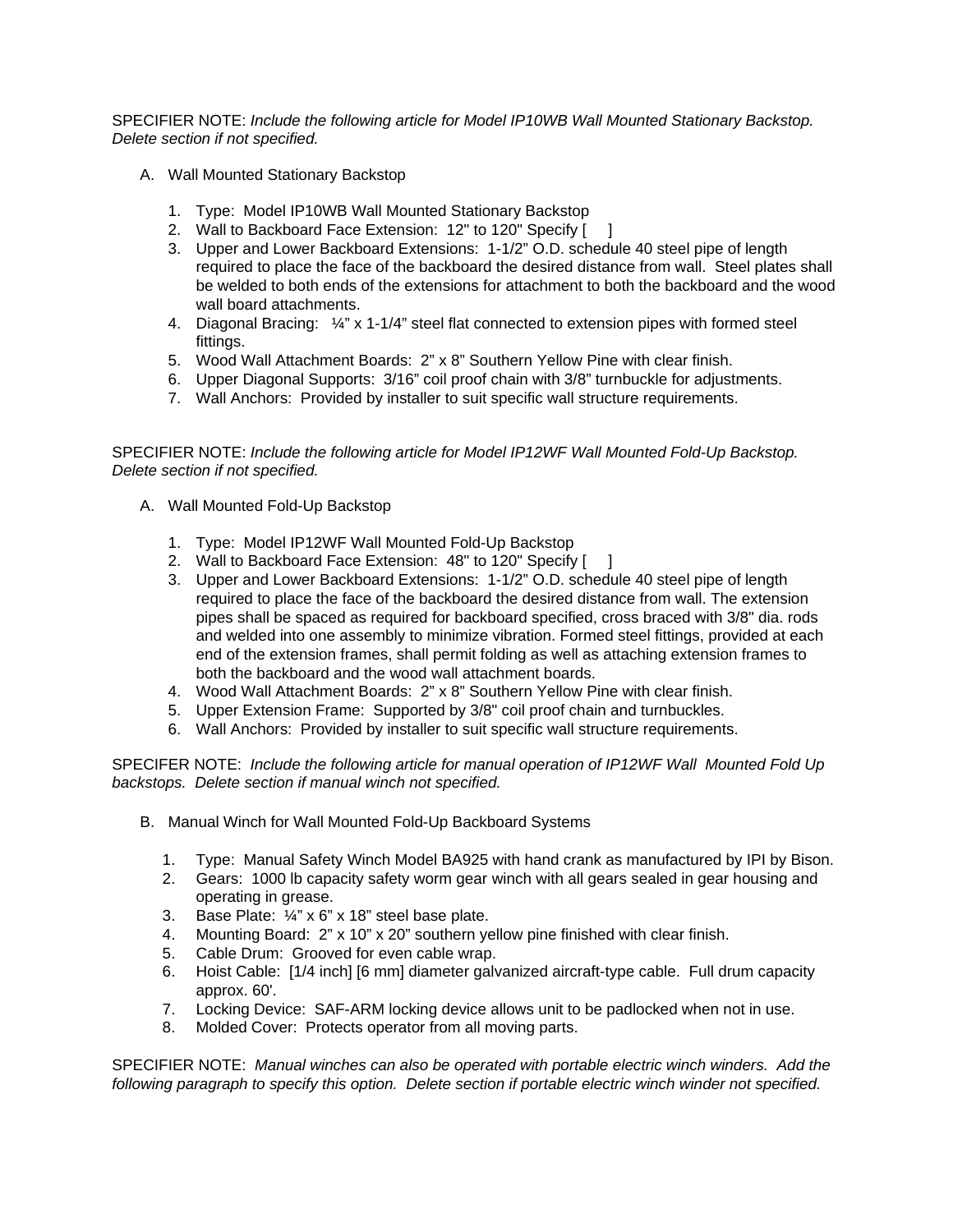- 9. Portable electric winch winder: Reversible electric operator for manual winch. Model BA930 Winch Winder as manufactured by IPI by Bison.
	- a. Motor: 120 v, ¾" HP, high torque motor.
	- b. Speed Control: 335 RPM low side or 750 RPM high side.
	- c. Lockable cord attachment to eliminate unauthorized use.

SPECIFER NOTE: *Include the following article for electric operation of IP12WF Wall Mounted Fold Up basketball backstops. Delete section if electric hoist not specified.*

- C. Electric Hoists For Wall Mounted Fold Up Backboard Systems
	- D. Type: Fully enclosed, heavy-duty worm gear, electric hoist designed to hold backstop at any position during raising and lowering. Model BA975 Electric Hoist as manufactured by IPI by Bison.
	- E. Motor: [¾ HP] [1 HP], 115 v. single phase instant reversible motor.
	- F. Limit switch: Rotary type limit switch controls both the raised and the lowered position.
	- G. Gears: Precision machined bronze alloy worm gear and induction hardened and ground steel worm fully enclosed and factory lubricated.
	- H. Hoist Cable: [1/4 inch] [6 mm] diameter galvanized aircraft-type cable. Full drum capacity approx. 60'.
	- I. Full load capacity: 1000 lbs.
	- J. Cable Drum: Grooved for even cable wrap.

SPECIFIER NOTE: *Standard control for electric hoist is 3 position key switch. Optional control options include remote wireless system or keyless programmable operating system. Select only one of the three (3) optional controls.* 

SPECIFIER NOTE: *Use the following paragraph to specify 3 position key switch. Delete if electric hoist not specified above.* 

- C. Controls: Provide key lock, 3 position, momentary contact wall control switch to lower, raise, and stop backstop.
	- a. Provide two keys.
	- b. Provide stainless steel cover plate with up/down markings.
	- c. Key switches operating basketball backstops, rim height adjusters and gymnasium dividers shall be furnished from a single source.

SPECIFIER NOTE: *Use the following paragraph to specify keyless programmable operating system for gymnasiums. Delete if electric hoist not specified above.* 

- C. Controls: Provide Model IPGCS Gym Command System keyless programmable operating system for gymnasium as manufactured by IPI by Bison.
	- a. Base Control Unit: Wall mounted touch pad programmable controller with a LCD display.
	- b. Remote Relay Box: Can control up to 256 combinations of gym components and 15 amp auxiliary equipment.
	- c. Provide engraved wall mountable legend plate.

SPECIFIER NOTE: *Use the following to specify GoalTender Wireless Remote Control System for gymnasiums. Model IPGT27 controls 27 units. Model IPGT9 controls 9 units. Delete if electric hoist not specified above.*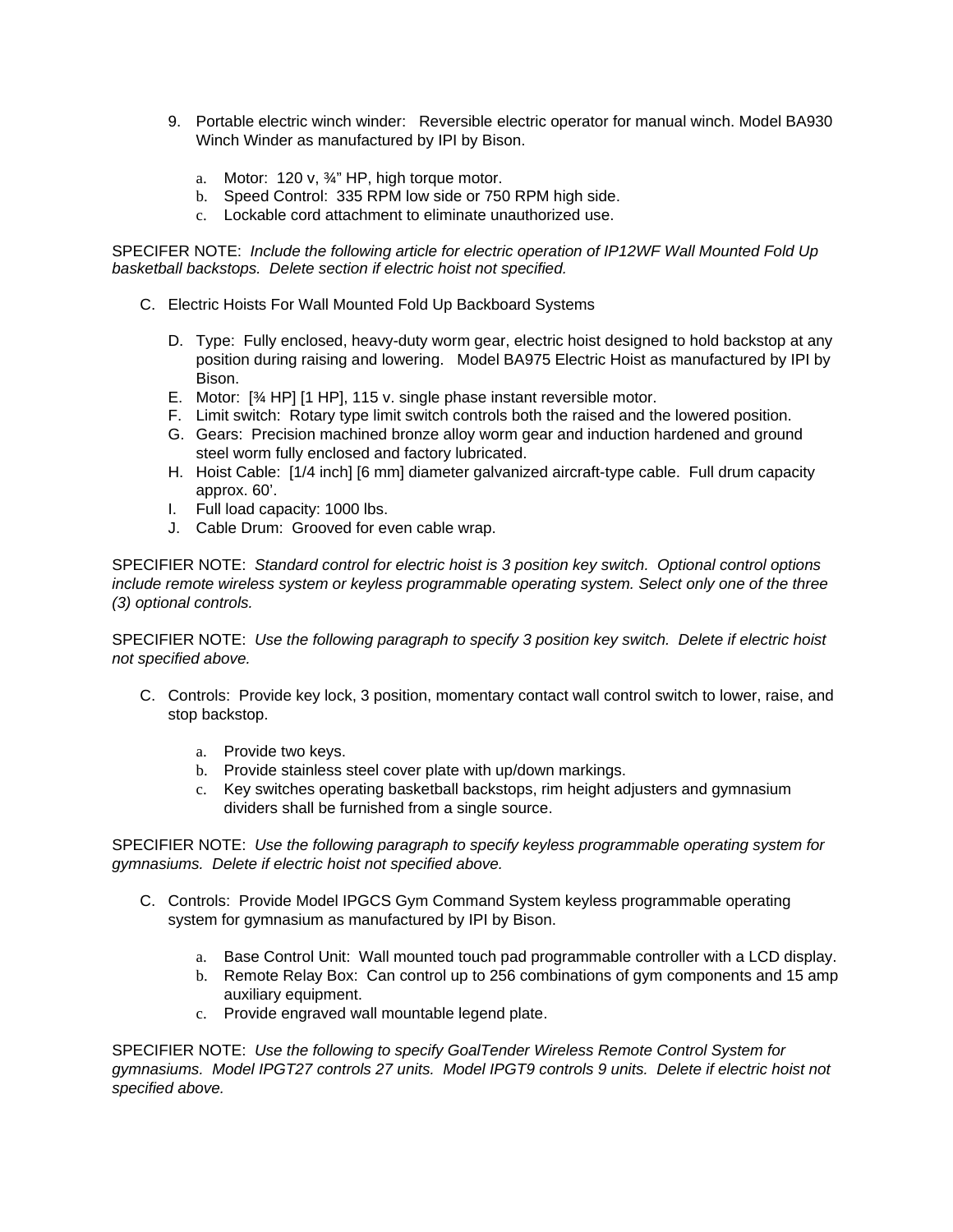- C. Controls: Provide GoalTender Wireless Remote System as manufactured by IPI by Bison.
	- a. Transmitter: [Model IPGT27 to operate up to 27 separate devices] [Model IPGT9 to operate up to 9 separate devices]
	- b. Receivers: 24 Volt Model IPGT1 GoalTender Receiver. One for each electric hoist.

SPECIFIER NOTE: *Include the following article for Model IP15WSF Wall Mounted Side-Fold Backstop. Delete section if not specified.* 

- A. Wall Mounted Side Fold Backstop
	- 1. Type: Model IP15WSF Wall Mounted Side-Fold Backstop
	- 2. Wall to Backboard Face Extension 48" to 120" Specify [ ]
	- 3. Upper and Lower Backboard Extensions: 1-1/2" O.D. schedule 40 steel pipe of length required to place the face of the backboard the desired distance from wall. Formed steel fittings provided at each to permit folding. All pivot points shall operate on precision bronze oil less type bearings.
	- 4. Diagonal Bracing: 1-1/4" x 1-1/4" steel bars, connected to pipe frame with formed steel fittings.
	- 5. Wood Wall Attachment Boards: 2" x 8" Southern Yellow Pine with clear finish.
	- 6. Upper Extension Frame: Supported by 3/8" coil proof chain and turnbuckles.
	- 7. Wall Anchors: Provided by installer to suit specific wall structure requirements.

#### **2.3 Backboard**

SPECIFIER NOTE: *IPI by Bison provides four (4)) types of backboards. Not all types are appropriate for all backstops. All rectangular glass backboards meet NCAA and NFHS regulations. Refer to manufacturer's product literature and the following listing for available options.* 

SPECIFIER NOTE: *Include the following article for Model BA42XL Unbreakable 42" x 72" Rectangular Glass Backboard. Delete section if not specified.* 

- A. Type: Model BA42XL Unbreakable 42" x 72" Rectangular Glass Backboard as fabricated in USA by IPI by Bison.
	- 1. Backboard: 42" x 72" rectangular ½" thick tempered glass
	- 2. Official white shooter's square and border with 5" x 4" goal mounting pattern.
	- 3. Construction : Frame shall be aluminum extrusion held together in the top corners by means of corner brackets that provide for the industry standard 36" x 62" short board corner mounting pattern. A fabricated rectangular tubular steel rim support structure shall extend the full 72" width of the bottom of the backboard and be mounted to the aluminum framework in no less than ten (10) places. Steel spacers shall protrude through large holes in the glass to allow the rim to be isolated from the glass.
	- 4. Regulatory Requirements: Meets NCAA and NFHS standards.
	- 5. Padding: Backboard predrilled to allow mounting of Model BA68U DuraSkin backboard padding.
	- 6. Warranty: Unconditional lifetime warranty against breakage during normal play.

SPECIFIER NOTE: *Include the following article for Model BA455 42" x 72" Rectangular Fiberglass Backboard. Delete section if not specified.*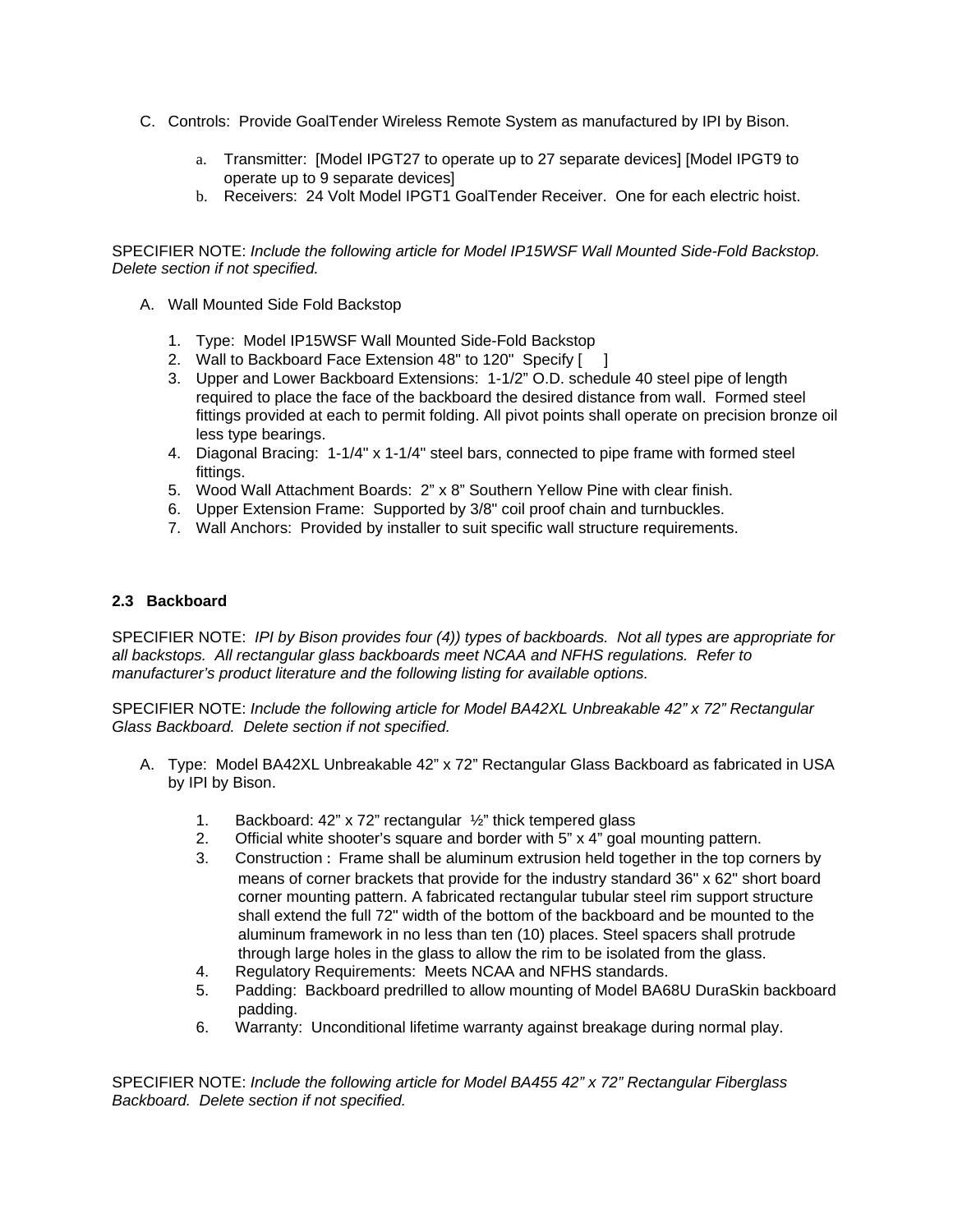- A. Type: Model BA455 42" x 72" Rectangular Fiberglass Backboard as fabricated for IPI by Bison.
	- 1. Backboard: 42" x 72" rectangular fiberglass.
	- 2. Official orange shooter's square and border shall be permanently molded into the playing surface. Silk screened or vinyl adhesive applied border and shooter's square shall not be acceptable substitutions.
	- 3. Construction: The front and rear shell shall be gel coated fiberglass that is a minimum of 1/8" thick. The front and rear shall be permanently bonded together around a solid fiber core to create a solid backboard with an overall thickness of 1-1/2". Sixteen (16) threaded steel inserts are molded into the rear shell to facilitate mounting. These inserts shall permit mounting to all 36" x 62" and 20" x 35" support structures. The front and back of the backboard shall be white fiberglass. Backboard shall accept rims with a 5" x 4" hole pattern.
	- 4. Warranty: 10-year limited warranty.

### SPECIFIER NOTE: *Include the following article for Model BA465 Fan-Shaped Fiberglass Front Mount Backboard. Delete section if not specified.*

- A. Type: Model BA465 Fan-Shaped Fiberglass Front Mount Backboard as fabricated for IPI by Bison.
	- 1. Backboard: 54" x 39" fan-shaped fiberglass.
	- 2. Official orange shooter's square and border permanently molded into the surface.
	- 3. Construction: The front and rear shell shall be gel coated fiberglass that is a minimum of 1/8" thick and permanently bonded together around a solid fiber core to create a solid backboard with an overall thickness of 1-1/2". Eight (8) threaded steel inserts shall be molded into the rear shell to facilitate mounting to common 20" x 35" support structure. The front and back shall be white. Backboard shall accept rims with a 5" x 5" hole pattern.
	- 4. Warranty: 10-year limited warranty.

### SPECIFIER NOTE: *Include the following article for Model BA495 Fan-Shaped Steel Front Mount Backboard. Delete section if not specified.*

- A. Type: Model BA495 Fan-Shaped Steel Front Mount Backboard as fabricated in USA by IPI by Bison.
	- 1. Backboard: 54" x 39" fan-shaped formed and welded steel designed for front mount rim applications.
	- 2. Finish: White polyester powder coat.
	- 3. Official orange shooter's square and border.
	- 4. Accepts goals with 5" x 5" mounting pattern.
	- 5. Construction: Skin shall be 12 ga. mild steel and support structure shall be 7 ga. and 10 ga. All skin edges shall be formed to create a 1-1/2" lip to add strength.
	- 6. Warranty: 10-year limited warranty.

## **2.4 Goal**

SPECIFIER NOTE: *IPI by Bison provides five (5) types of gymnasium goals. Not all types are appropriate for all backstops or backboards. Refer to manufacturer's product literature and the following listing for available options.*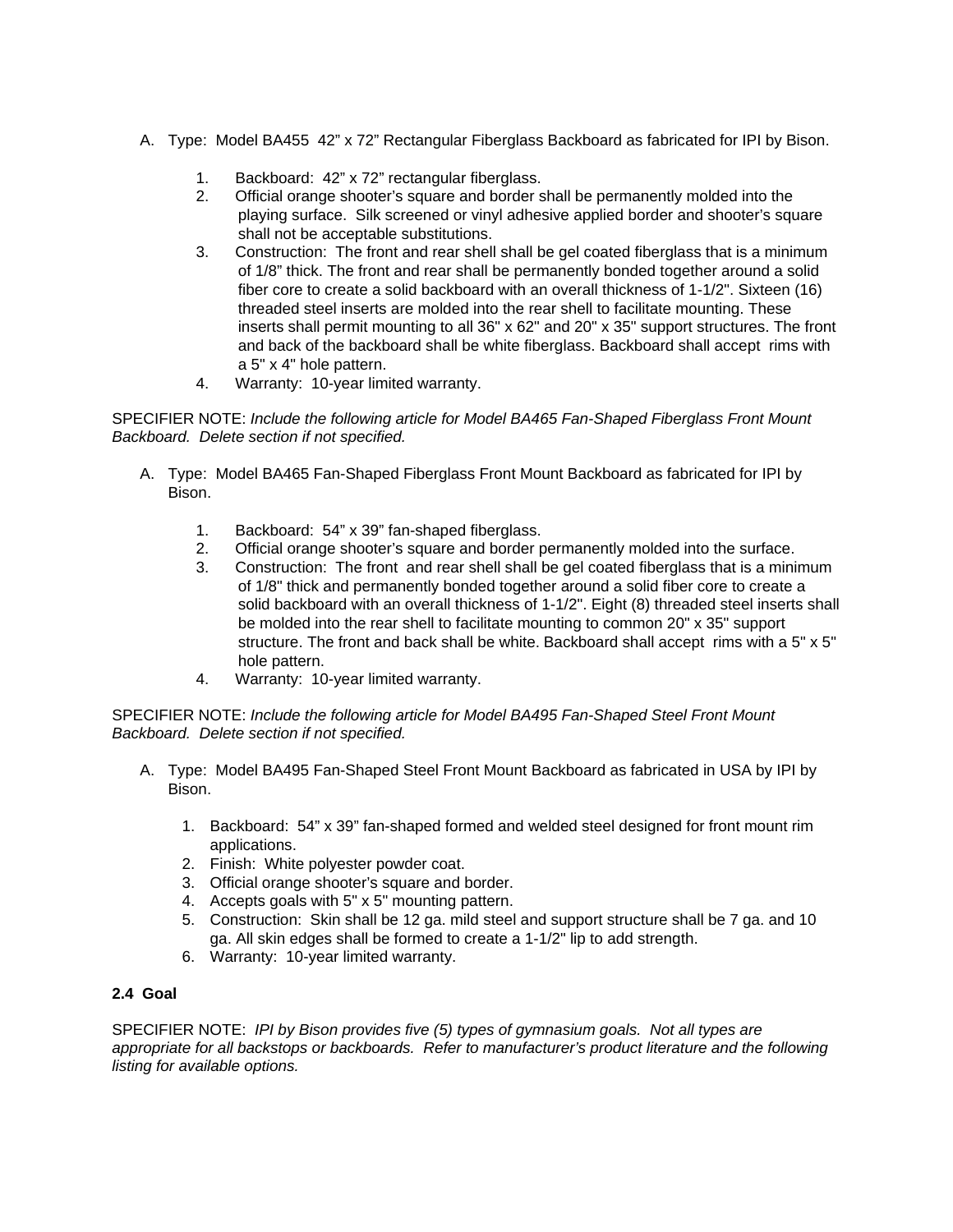SPECIFIER NOTE: *Include the following article for Model BA3180S 180° Breakaway Goal. Specify this goal for front mount backboards with 5" x 4" goal mounting hole pattern. Delete section if not specified.* 

- A. Type: BA3180S 180° Breakaway Goal as fabricated in the USA by IPI by Bison.
	- 1. Construction: Goal shall be designed and constructed so that when downward pressure exceeding the release pressure setting is applied at any location within 90° either to the left or to the right of the point on the ring farthest from the backboard, the entire ring assembly will pivot downward. The release pressure setting shall be field adjustable and be designed with a detent style positive lock mechanism so that the ring cannot be released until the setting pressure is exceeded. Ring shall be constructed of 5/8" diameter high carbon steel. Tubular segments shall be spaced and welded a full 360° around the lower surface of the 5/8" ring to allow the goal net to be securely attached without fasteners by means of a single cord. All steel components that come in contact with other steel components during release of the ring assembly shall be heat treated to a minimum depth of 0.020" and hardness of 50 on the Rockwell "C" scale. Release mechanism shall be isolated from player contact and pinch point risk by means of a steel cover plate.
	- 2. Regulatory Requirements: Meets NCAA, FIBA and NFHS standards.
	- 3. Net: Anti-whip white nylon.
	- 4. Hardware: Zinc plated grade 5 mounting hardware, two (2) net attachment cords.
	- 5. Weight (approximate): 39 lbs
	- 6. Finish: Goal shall have an orange powder coated finish.
	- 7. Warranty: 3-year limited warranty.

SPECIFIER NOTE: *Include the following article for Model BA35S Competition Breakaway Goal. Specify this goal only with front mount backboards with 5" x 4" goal mounting hole pattern. Delete section if not specified.* 

- A. Type: BA35S Competition Breakaway Goal as fabricated in USA by IPI by Bison.
	- 1. Construction: Goal shall be constructed using 5/8" diameter steel ring with continuous wire netlocks. All backplate components shall be constructed of 3/16" thick steel. The mounting plate shall be punched with hole patterns for mounting to any competition front mount fan or rectangular backboard. The rim support brace shall be 1/4" x 1-1/2" steel and provide continuous support for 180 degrees of the circumference of the 5/8" ring. The breakaway mechanism shall be of the positive lock design, factory preset. An automatic return shall be provided by means of two return springs which shall also cushion the breakaway action when the pressure release setting has been exceeded. Two hardened steel balls shall be contained in a tubular assembly with each being forced outward with equal pressure by a single spring. The balls shall nest on each side of the rim/backplate assembly in a hardened detent. Said ball/detent mechanism shall provide proper breakaway pressure. All pinch points shall be eliminated for player safety.
	- 2. Regulatory Requirements: Meets NCAA and NFHS standards.
	- 3. Net: Anti-whip white nylon.
	- 4. Hardware: Zinc plated grade 5 mounting hardware, two (2) net attachment cords.
	- 5. Weight (approximate): 23 lbs
	- 6. Finish: Goal shall have an orange powder coated finish.
	- 7. Warranty: Unconditional 3-year warranty.

SPECIFIER NOTE: *Include the following article for Model BA35 Competition Breakaway Goal. Specify this goal only with front mount backboards with 5" x 5" goal mounting hole pattern. Delete section if not specified.* 

B. Type: BA35 Competition Breakaway Goal as fabricated in USA by IPI by Bison.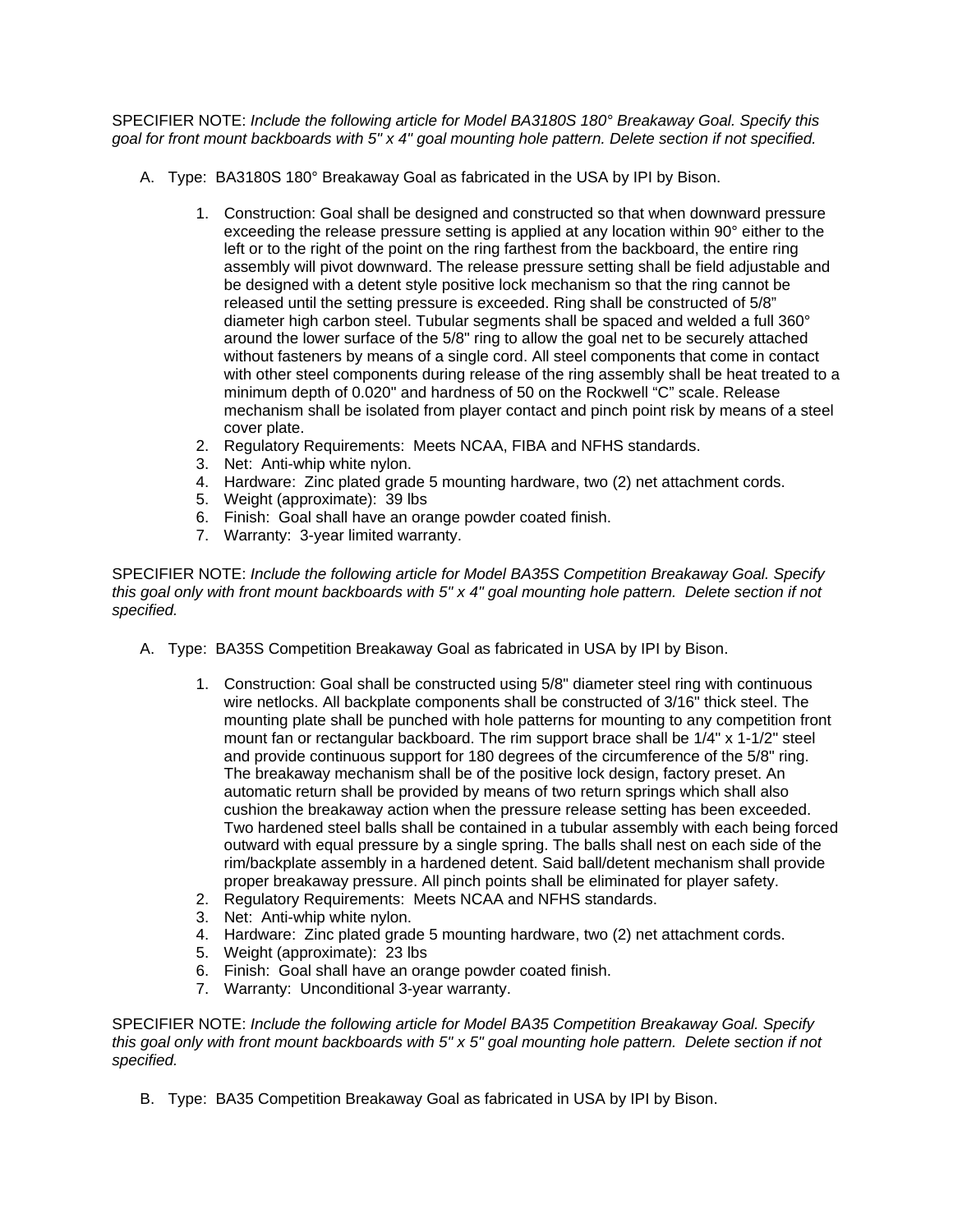- 1. Construction: Goal shall be constructed using 5/8" diameter steel ring with continuous wire netlocks. All backplate components shall be constructed of 3/16" thick steel. The mounting plate shall be punched with hole patterns for mounting to any competition front mount fan or rectangular backboard. The rim support brace shall be 1/4" x 1-1/2" steel and provide continuous support for 180 degrees of the circumference of the 5/8" ring. The breakaway mechanism shall be of the positive lock design, factory preset. An automatic return shall be provided by means of two return springs which shall also cushion the breakaway action when the pressure release setting has been exceeded. Two hardened steel balls shall be contained in a tubular assembly with each being forced outward with equal pressure by a single spring. The balls shall nest on each side of the rim/backplate assembly in a hardened detent. Said ball/detent mechanism shall provide proper breakaway pressure. All pinch points shall be eliminated for player safety.
- 2. Regulatory Requirements: Meets NCAA and NFHS standards.
- 3. Net: Anti-whip white nylon.
- 4. Hardware: Zinc plated grade 5 mounting hardware, two (2) net attachment cords.
- 5. Weight (approximate): 23 lbs
- 6. Finish: Goal shall have an orange powder coated finish.
- 7. Warranty: Unconditional 3-year warranty.

SPECIFIER NOTE: *Include the following article for Model BA27 Standard Front Mount Goal. Specify for use on front mount backboards with 5" x 5" or 5" x 4" goal mounting holes. Delete section if not specified.* 

- A. Type: Model BA27 Standard Front Mount Goal as fabricated in USA by IPI by Bison.
	- 1. Construction: Goal shall be constructed of an official size high carbon 5/8" diameter ring with continuous wire formed netlocks. Backplate shall be a minimum 3/16" thick. Ring shall be supported by a 1/2" diameter steel brace.
	- 2. Net: White nylon.
	- 3. Weight (approximate): 12 lbs.
	- 4. Finish: Goal shall have an orange powder coated finish.
	- 5. Warranty: 1-year limited warranty.

SPECIFIER NOTE: *Include the following article for Model BA27A Front Mount Super Goal. Specify for use on front mount backboard with 5" x 5" or 5" x 4" goal mounting holes. Delete section if not specified.* 

- A. Type: Model BA27A Front Mount Super Goal as fabricated in USA by IPI by Bison.
	- 1. Construction: Rim shall consist of an official size 5/8" diameter carbon steel ring welded to a 1/4" thick backplate punched to fit all front mount backboards. A 5/8" diameter ring support shall support the ring. To be considered as an equal to this specification, an additional 6" long 5/8" diameter formed bar must be positioned at the bottom side of the joint between the backplate and the ring and welded full length on both sides. Mounting hardware shall be included. Goal shall have continuous wire formed netlocks to accept nylon net.
	- 2. Net: White nylon.
	- 3. Weight (approximate): 17 lbs
	- 4. Finish: Goal shall have an orange powder coated finish.
	- 5. Warranty: 2-year limited warranty.

#### **2.5 Backboard Padding**

SPECIFIER NOTE: *Specify BA68U for all types of 72" rectangular backboards and BA68F for all types of fan shaped backboards. Backboard padding required by NCAA and NFHS for competition play and is*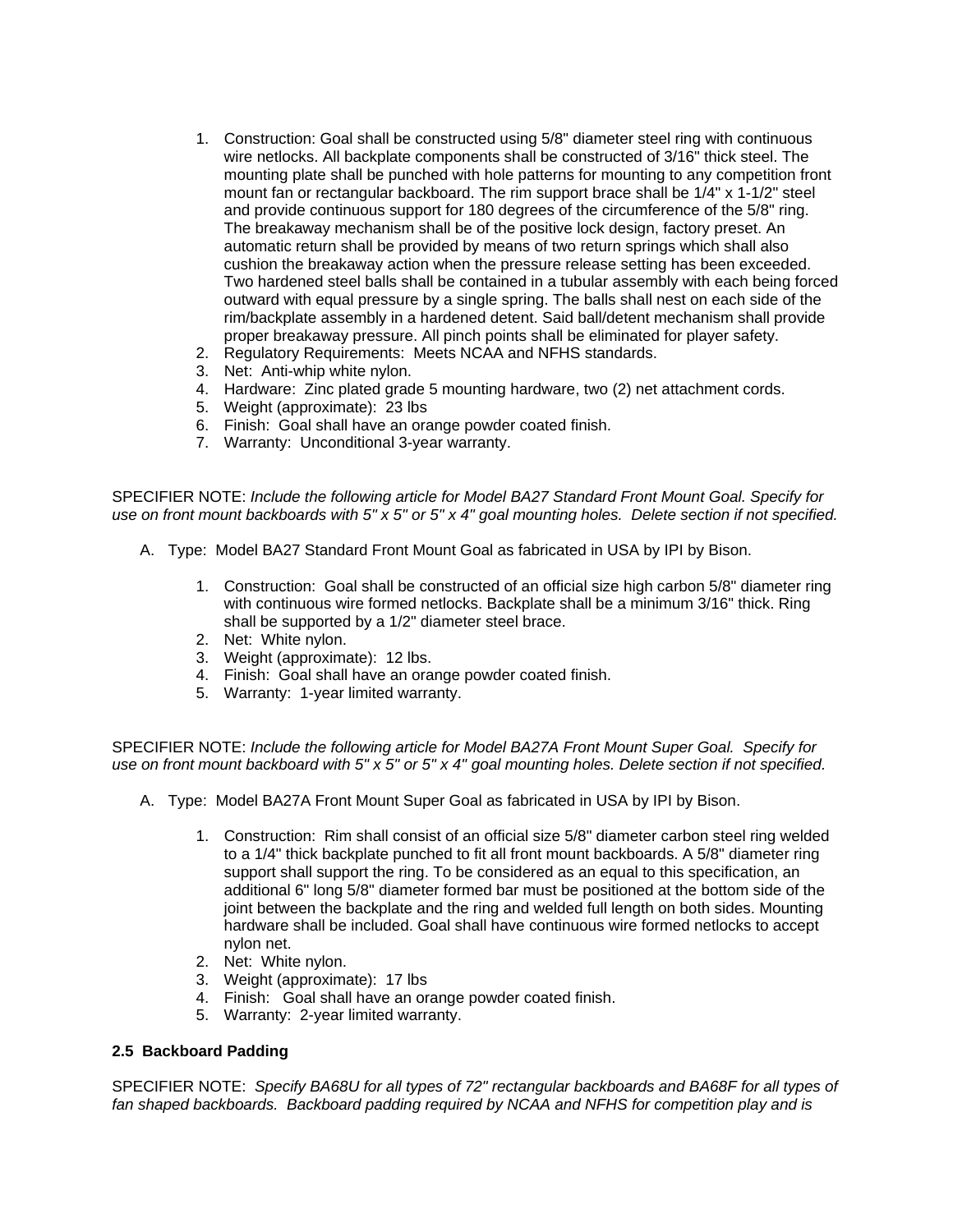*strongly recommended by IPI by Bison for all glass backboards for all levels of play. Contact the manufacturer for assistance. Delete section if backboard padding not specified.* 

- A. Type: Duraskin bolt-on backboard padding for bottom edge and corners of backboard to provide safety protection to meet NCAA and NFHS requirements. Model [BA68U] [BA68F] padding as manufactured by IPI by Bison.
- B. Construction: Padding shall be cellular construction with a skin of an average minimum thickness of .060". The skin shall be produced integral to the cushion using a self-skinning molding process. A steel track molded into the padding shall provide rigidity and strength to the mounting system.
- C. Tear Strength: Minimum 125 psi.
- D. Hardware: Provided for glass backboard installation (customer supplied for other backboards)
- E. Warranty: [10 years for BA68U] [5 years for BA68F]

SPECIFIER NOTE: *Specify one of the following colors for Model BA68U. Delete section if not specified.* 

F. Color: [gray] [royal] [navy] [columbia blue] [scarlet] [orange] [gold] [kelly green] [forest green] [black] [maroon] [purple] [vegas gold] [cardinal] [brown] [burnt orange]

SPECIFIER NOTE: *Specify one of the following colors for Model BA68F. Delete section if not specified.* 

F. Color: [gray] [royal] [scarlet] [black]

## **2.6 Goal Height Adjuster**

SPECIFIER NOTE: *All backstops can be equipped with height adjusters allowing backboard to be positioned such that goal is between 8 and 10 feet (2438 to 3048 mm) above court floor. Manual and motorized height adjusters may be specified. Consult manufacturer for assistance in selecting appropriate model*

- A. Type: Mechanism for [manually] [electrically] adjusting height of [fan shaped] [short rectangular] manual backboard and goal; Model **[**BA980F, Manual Wall Mount Fan Board], [BA980RS, Manual Wall Mount, 42" x 72" Rectangular Board], [IPH120YE Motorized with Adapter for Wall Mounted, Fan or Rectangular], Height Adjuster as manufactured by IPI by Bison.
- B. Adjustment range: Goal position from [8 to 10 feet] [2438 to 3048 mm] above court floor.
- C. Construction: Powder coated steel.
- D. Operation: [7/8" dia Acme Lead screw with thrust bearing and hand crank for manual operation] [1/10 HP reversible linear actuator with built-in limit switches for motorized operation].
- E. Motorized Operation Control: [Portable Operating Wand], [Key Lock, 3 Position Momentary Contact Wall Control Switch with Coverplate], [Goal Tender Wireless Remote], [Gym Command Wall Mount Touch Pad Programmable Controller].

# **PART 3: EXECUTION**

## **3.1 Installation**

- A. Install Custom Extension Wall Mounted Basketball backstops in accordance with approved shop drawings and manufacturer's instructions at locations indicated on drawings.
- B. Install backstops, backboards and goals plumb, level, and rigid.

## **3.2 Cleaning**

- A. Remove construction debris from project site in accordance with provisions outlined in Division 1.
- B. Remove protective wrappings and labels, wash surfaces, and attach nets.
- C. Do not use harsh cleaning materials or methods that would damage finish.